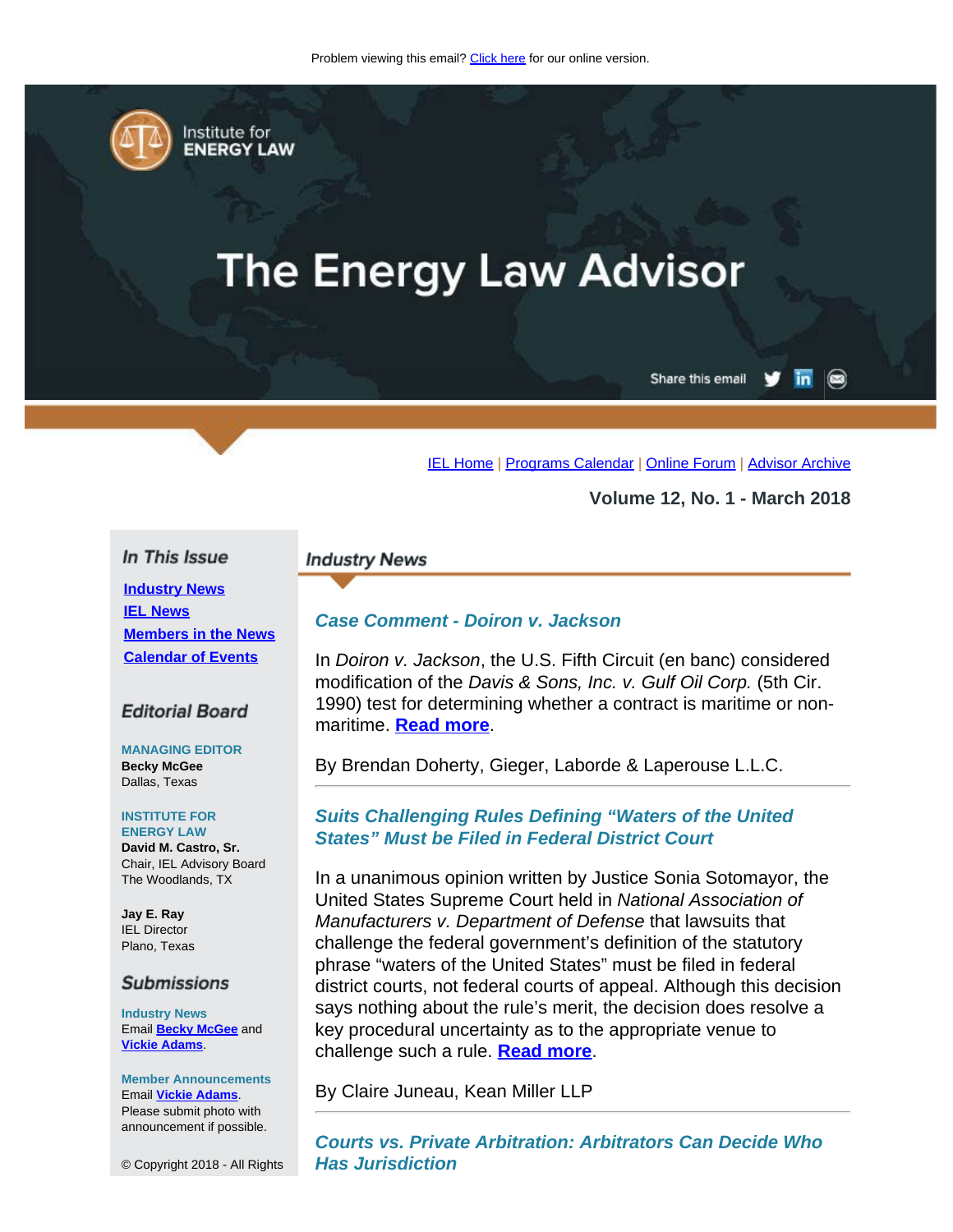Increasingly parties are choosing to submit complex commercial disputes to arbitration. Concomitant with the growing popularity of arbitration is the development of judicial principles which help facilitate arbitration's policy goals of efficiency and certainty. The principle of competence-competence, a pillar of international arbitration, is integral to this developing body of case law. The Court of Queen's Bench of Alberta recently issued a decision in *Husky Oil Operations Limited v Saipem Canada Inc* ("*Husky Oil*") which applies the principle of competence-competence in the context of a parallel litigation and arbitration dispute resolution procedure. By definition, these parallel dispute resolution procedures give rise to a complex interplay between the jurisdiction of the court and the jurisdiction of the arbitral tribunal. As a result, *Husky Oil* is an excellent case study for observing the practical application of the principle of competence-competence and can serve as a useful tool for both domestic and international arbitration practitioners. **[Read more](http://www.cailaw.org/media/files/IEL/Publications/2018/lemmens-vol12no1.pdf)**.

By Matti Lemmens and Zachary Seymour, Borden Ladner Gervais LLP

# *Pennsylvania Supreme Court Improperly Expands the Definition of "Commonwealth" in Article I Section 27 of the Constitution to Include Local Governments*

The Pennsylvania Supreme Court recently expanded the definition of "Commonwealth" in the Pennsylvania Constitution to include local governments but without any reasoned support. *See Pa. Envtl. Def. Found. v. Commw.*, 161 A.3d 911, 931 n.23 (Pa. 2017) ("PEDF"). In a footnote, which arguably is dicta, the Supreme Court said that the trustee referenced in the "Natural Resources and the Public Estate" provision of Pennsylvania's Constitution (Article I, Section 27) includes local governments despite the Constitution's express selection of the "Commonwealth" as the trustee. **[Read more](http://www.cailaw.org/media/files/IEL/Publications/2018/mercer-vol12no1.pdf)**.

By Jeremy A. Mercer, Blank Rome LLP

# *One to Keep a Close Eye On – Bradford County Permits the Pennsylvania Attorney General to Proceed with Novel Claims Against Two Oil and Gas Operators*

A recent case in Pennsylvania may prove to have a long-reaching impact on the way oil and gas operators conduct business in the state. Operators should proceed with caution when determining how to calculate royalty payments under their oil and gas leases, and when acting under - or entering into - joint development agreements that could be construed as attempts to unlawfully decrease the market rate for new leases in areas of mutual interest. **[Read more](http://www.cailaw.org/media/files/IEL/Publications/2018/witzel-vol12no1.pdf)**.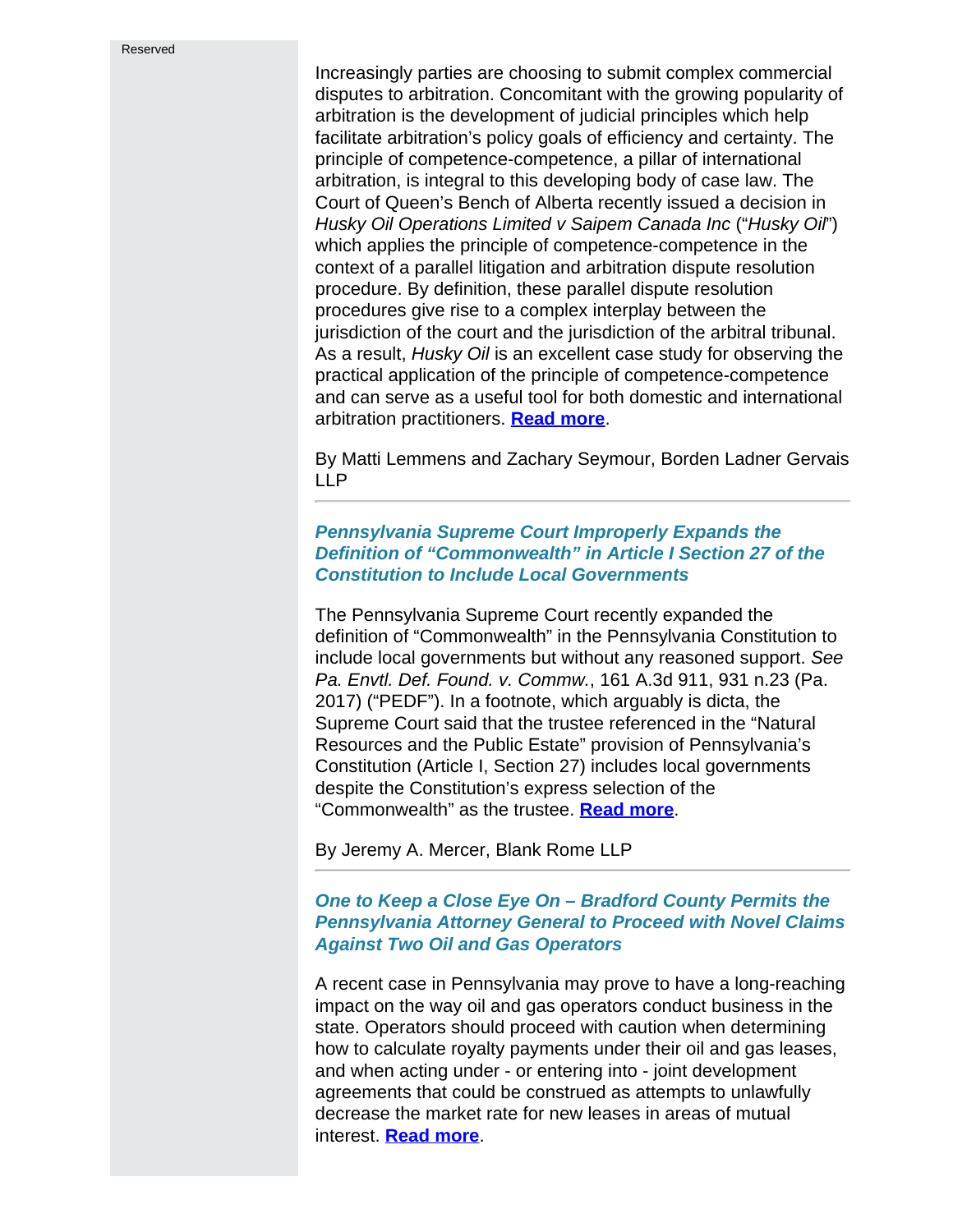By Kenneth J. Witzel, Frost Brown Todd LLC

**IEL News** 

# **New IEL Leadership**

# *A Note from IEL's New Chair*

As the Institute works to complete its seventh decade of energy law programming, I'm humbled and honored to be its current Chair. The energy industry has faced significant challenges over the last several years and the IEL has weathered the storm well. Our greatest asset is our membership and our greatest opportunity for further growth lies in untapped portions of the energy bar. The IEL has 5 strategic and 6 practice committees which are listed along with information for their Chairs in the updated Executive Committee list below. Much of the work and progress of the IEL begins in the committees and I urge you to actively participate in at least one committee and to reach out to energy bar colleagues who are not currently IEL members and encourage them to join the IEL.

In addition to having the longest continuously running Oil & Gas Law Conference, the IEL offers the best return on the CLE dollar. Being a member of the IEL is a great way to advance your legal knowledge while giving back to your profession.

David M. Castro, Sr.

- **Chair, Advisory Board** David M. Castro, The Woodlands, TX
- **Senior Vice Chair** Laura M. Robertson, ConocoPhillips Company, Houston, TX
- **Vice Chair Academic Outreach** David H. Sweeney, Akin Gump Strauss Hauer & Feld LLP, Houston, TX
- **Vice Chair E-Communications** Steven P. Otillar, White & Case LLP, Houston, TX
- **Vice Chair Finance** Curtis R. Frasier, Chairman, Shell Midstream Partners, GP, The Woodlands, TX
- **Vice Chairs Membership** Alex Cestero, Frank's International N.V., Houston, TX Liz Klingensmith, Blank Rome LLP, Houston, TX
- **Vice Chair Programs** Michael P. Lennon, Jr., Mayer Brown LLP, Houston, TX
- **Vice Chair Strategic Planning** Lawrence P. Simon, Jr., Liskow & Lewis, Lafayette, LA
- **Vice Chairs** David F. Asmus, Sidley Austin LLP, Houston, TX Jonathan Baughman, McGinnis Lochridge, Houston, TX Michael B. Bennett, Baker Botts L.L.P., Houston, TX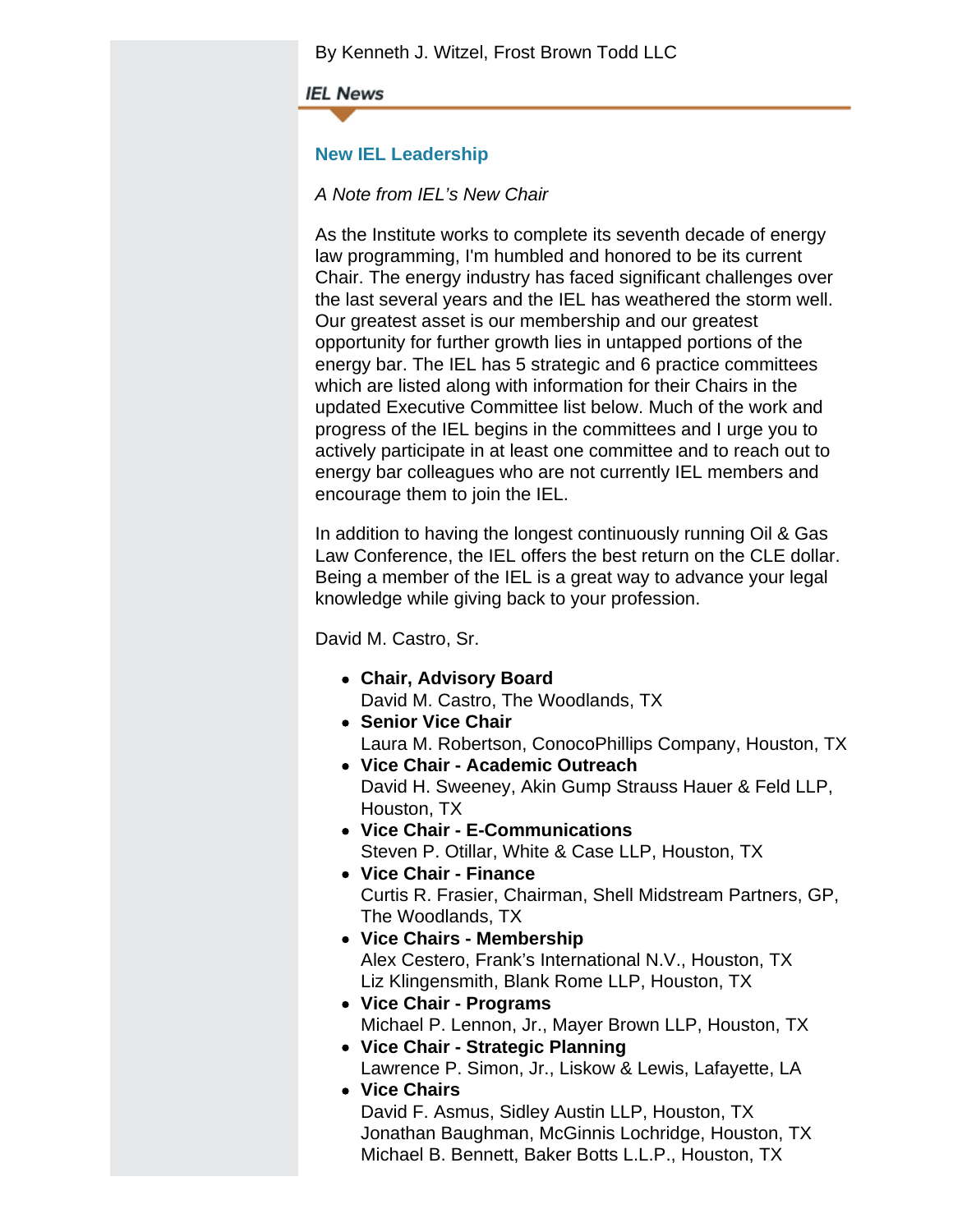Timothy R. Brown, Anadarko Petroleum Corporation, The Woodlands, TX

Charles "Chip" Casey, Exxon Mobil Corporation, Spring, TX Mark D. Christiansen, McAfee & Taft, Oklahoma City, OK Patrick Dunn, Shapiro & Dunn, PLLC, Austin, TX

Donald Jackson, Haynes and Boone, LLP, Houston, TX Kenneth M. Klemm, Baker, Donelson, Bearman, Caldwell & Berkowitz, PC, New Orleans, LA

Omer F. "Rick" Kuebel, III, Locke Lord LLP, New Orleans, LA

David Lerman, FTI Consulting, Inc., Houston, TX

Jay G. Martin, Baker Hughes, a GE Company, Houston, TX W. James "J.J." McAnelly, IIII, Bracewell LLP, Houston, TX Kristi McCarthy, Chevron North America Exploration & Production Co., Houston, TX

Daniel M. McClure, Norton Rose Fulbright US LLP, Houston, TX

Marsha L. Montgomery, BP America Inc., Houston, TX Anne-Marie Roy, Shell Offshore Service Company, New Orleans, LA

J. Denmon Sigler, Baker McKenzie, Houston, TX Jeff Smith, BHP Billiton Petroleum, Houston, TX Harry Sullivan, Kosmos Energy, Dallas, TX

- **Immediate Past Chair** Lawrence P. Simon, Jr., Liskow & Lewis, Lafayette, LA
- **Past Chair** Wendy Daboval, Chevron North America Exploration and Production Company, Houston, TX
- **Oil & Gas Law Conference Co-Chairs** Kimberly Phillips, Shell Oil Company, Houston, TX Mark R. Robeck, Kelley Drye & Warren LLP, Washington, DC
- **Practice Committee Chairs Alternative & Renewable Practice Energy Committee Chair**

James H. Barkley, Baker Botts L.L.P., Houston, TX **International Practice Committee Chair** David Shelfer, Noble Energy Inc., Houston, TX **Litigation and Dispute Resolution Practice Committee Chair**

Charles J. "Tim" Engel III, King & Spalding, Houston, TX **Oil and Gas Practice Committee Chair** Sharon Flanery, Steptoe & Johnson PLLC, Charleston, WV **Oilfield Services Practice Committee Chair** J. Kevin Blodgett, Morae Global Corporation, Houston, TX

**Young Energy Professionals Committee Chair** Jennifer W. Mosley, Chevron, Houston, TX **Young Energy Professionals Committee Vice Chair**

- Diana S. Prulhiere, Steptoe & Johnson PLLC **Managing Editor -** *Energy Law Advisor*
- Becky McGee, Dallas, TX
- **Administrative Editor** *Oil & Gas E-Report*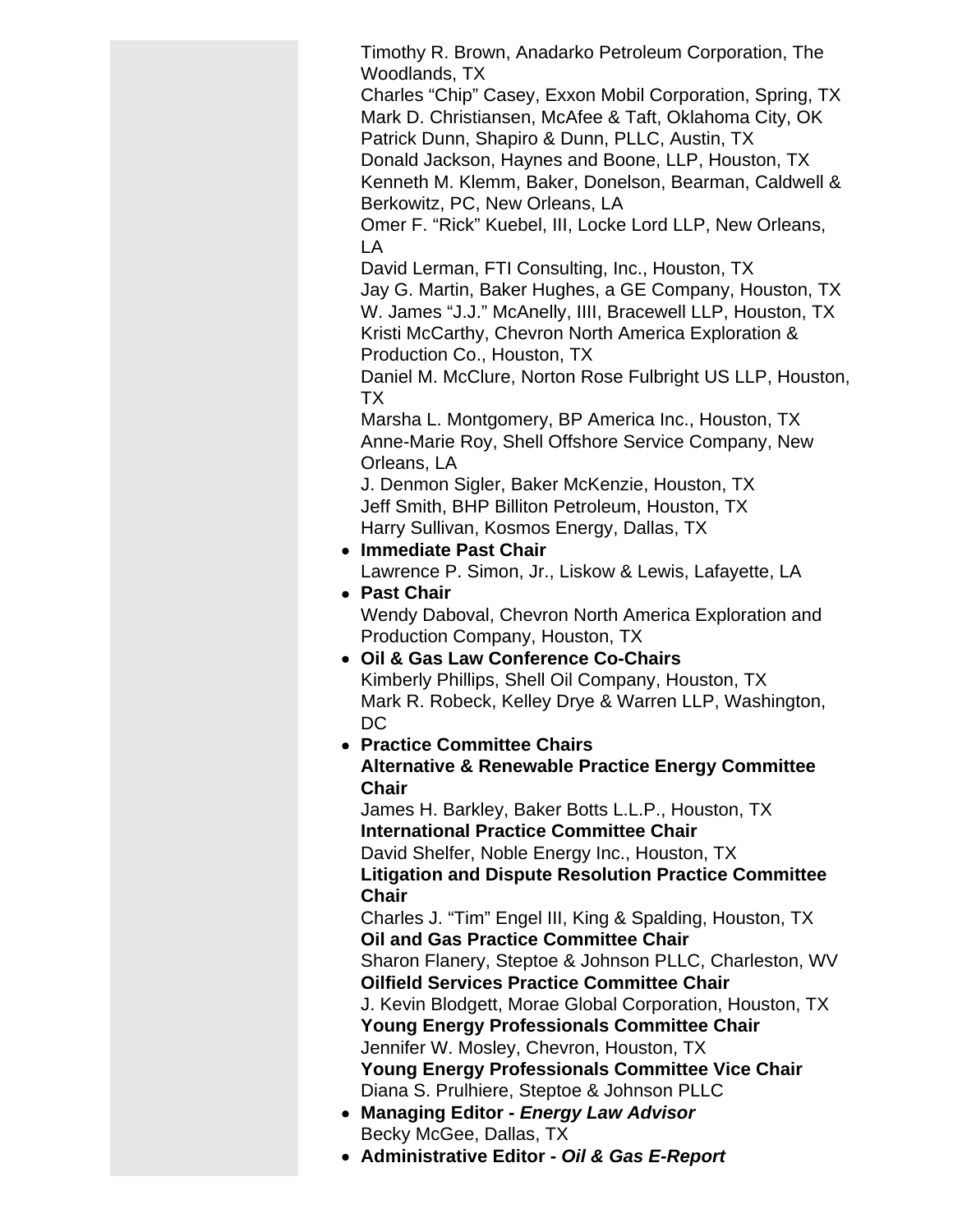Robert L. Theriot, Liskow & Lewis, Houston, TX

- **Ex Officio**
	- Michael J. Marchand, President, The Center for American and International Law, Plano, TX Jay E. Ray, Director, Institute for Energy Law, The Center for American and International Law, Plano, TX

The Advisory Board and its committees meet for business and social activities each February in connection with the Annual Oil and Gas Law Conference. Other committee activities occur throughout the year. The current practice committees are Alternative and Renewable Energy, International, Litigation and Dispute Resolution, Oil & Gas, Oilfield Services, and Young Energy Professionals (under 40 years of age). See below to learn a little bit more about each of the practice committees. If you are an advisory board member and interested in joining any of these committees, please email Vickie Adams [\(vadams@cailaw.org](mailto:vadams@cailaw.org)).

**Alternative and Renewable Energy Practice Committee (Chair, James Barkley) –** The newly renamed Alternative & Renewable Energy Practice Committee (formerly Power and Alternative Energy) will be undergoing a makeover in 2018. Immediate priorities are to refresh and expand the membership list; to engage committee members in setting priorities and goals for the Practice Committee; and to identify—and provide a forum to discuss—emerging legal issues related to alternative and renewable energy. By 2019, we hope to be in a position to hold a one-day conference on alternative and renewable energy.

**International Practice Committee (Chair, David Shelfer) –** The International Committee will focus on contributing to conferences by providing quality and relevant international presentations; providing submissions on international energy law to IEL's periodic publications; and is considering preparing webinars on international matters.

**Litigation & Dispute Resolution Practice Committee (Chair, Tim Engel)–** We are planning quarterly calls (agendas will be emailed) with committee members to gather suggestions for activity planning, including proposals for new webinars, *Oil & Gas E-Report* participation, coordination with conference program planners, possible creation of regional planning subcommittees, etc. We also hope to grow membership and active participation on the committee of in-house litigation managers.

**Oil and Gas Practice Committee (Chair, Sharon Flanery) –** The Oil & Gas Practice Committee's priorities include developing and presenting events and programs for members with a focus on practical advice, organizing education events and networking, seeking opportunities to co-sponsor events with other Practice Committees, identifying webinar topics and ideas, expanding event locations, expanding our presence and membership, and working to contribute articles for IEL's publications.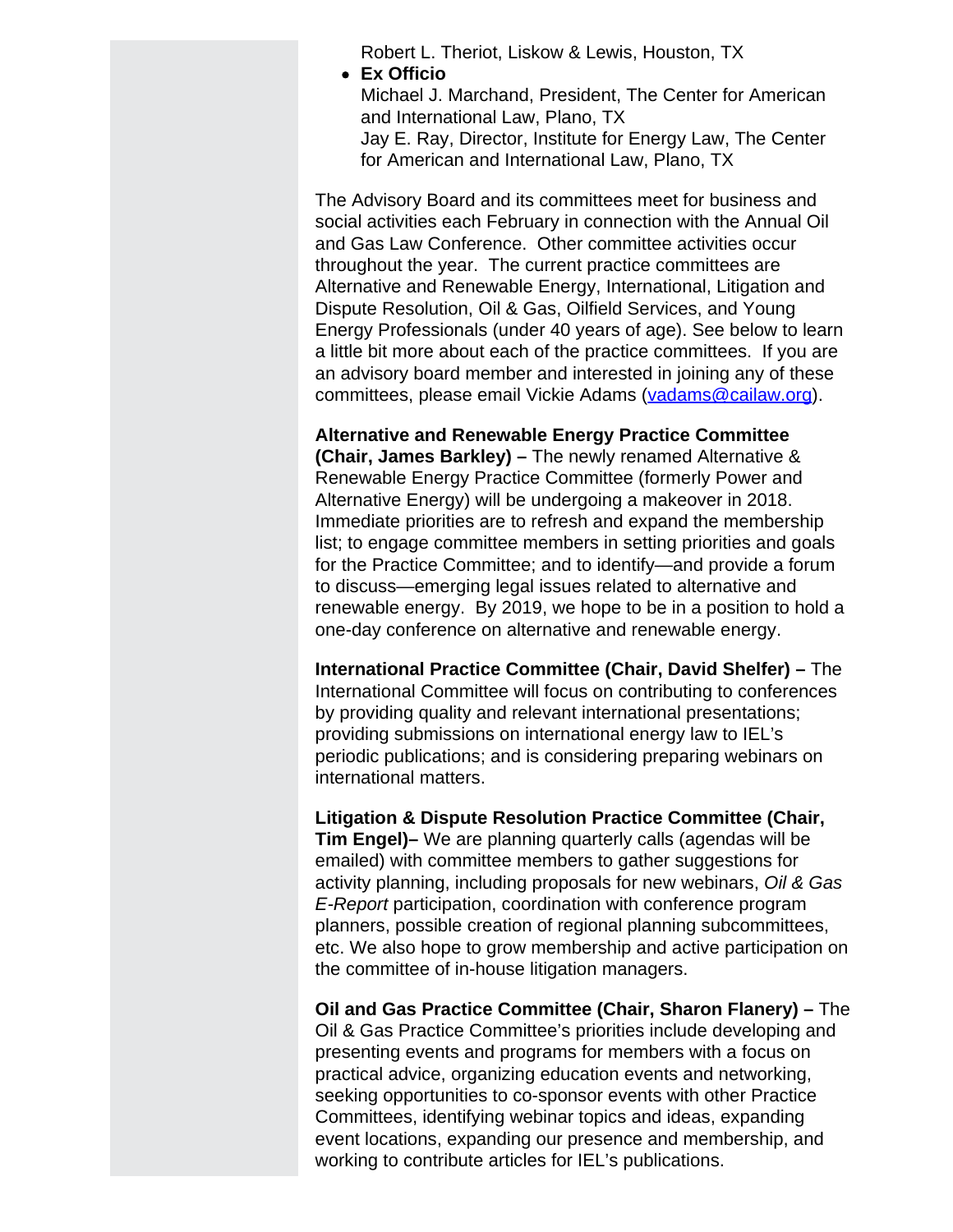**Oilfield Services Practice Committee (Chair, Kevin Blodgett) -** This year, the Oilfield Services Practice Committee remains focused on delivering timely, relevant content and unique networking opportunities to the oilfield services community. We are targeting a minimum of three events for 2018, including the "must attend" annual conference. We are also re-doubling our efforts to grow our membership, with an emphasis on the in-house bar.

**Young Energy Professionals Practice Committee (Chair, Jennifer Mosley) -** We plan to build on last year's momentum and continue to grow the membership and active participation on the YEP Practice Committee, with a particular focus on expanding our in-house and law student membership. We will kick-off the 2018- 2019 programming with the 2nd National Young Energy Professionals Conference in New Orleans from April 5th-7th and will continue our highly successful General Counsel Forum series, which will take place in Pittsburg (May 2018), Houston (September 2018), and Denver (October 2018). In addition, the YEPs are introducing two new annual programs this year: the Leadership Class (September 2018) and the Energy Litigation 101 Conference (November 2018). We will also continue to produce our quarterly Young Energy Professionals' Newsletter: *The Energy Dispatch*, and will look for opportunities to partner with the *Oil and Gas E-Reporter*. Finally, we are looking to introduce an Energy Transactions 101 Conference, as well as a monthly webinar/lunch-and-learn series, which will focus on current topics across the energy industry and provide speaking opportunities to various YEP members.

# **2018 Hartrick Scholar Announced**

The 2018 winner of the IEL Hartrick Scholar Writing Competition is **Abby Fox**. Abby is a second year student at The University of Alabama School of Law. Abby is in the top 5% of her class and is a junior editor on the *Alabama Law Review.*

Abby's paper was entitled *Policy Approaches to Deploying Energy Storage: Lessons from California and South Australia*. Abby's winning paper will be published in the Institute for Energy Law's *Proceedings of the 69th Annual Institute on Oil & Gas Law* published by LexisNexis.

Abby received \$2,500 and attended the IEL's 69th Annual Oil & Gas Law Conference on February 15-16, 2018, with expenses paid by IEL. **[Read the winning paper](http://www.cailaw.org/media/files/IEL/Publications/2018/fox-vol12no1.pdf)**.

Other finalists for the prize included:

Jacqueline LLinas, University of Denver Sturm College of Law, for the paper *Electric Resource Planning in Colorado:*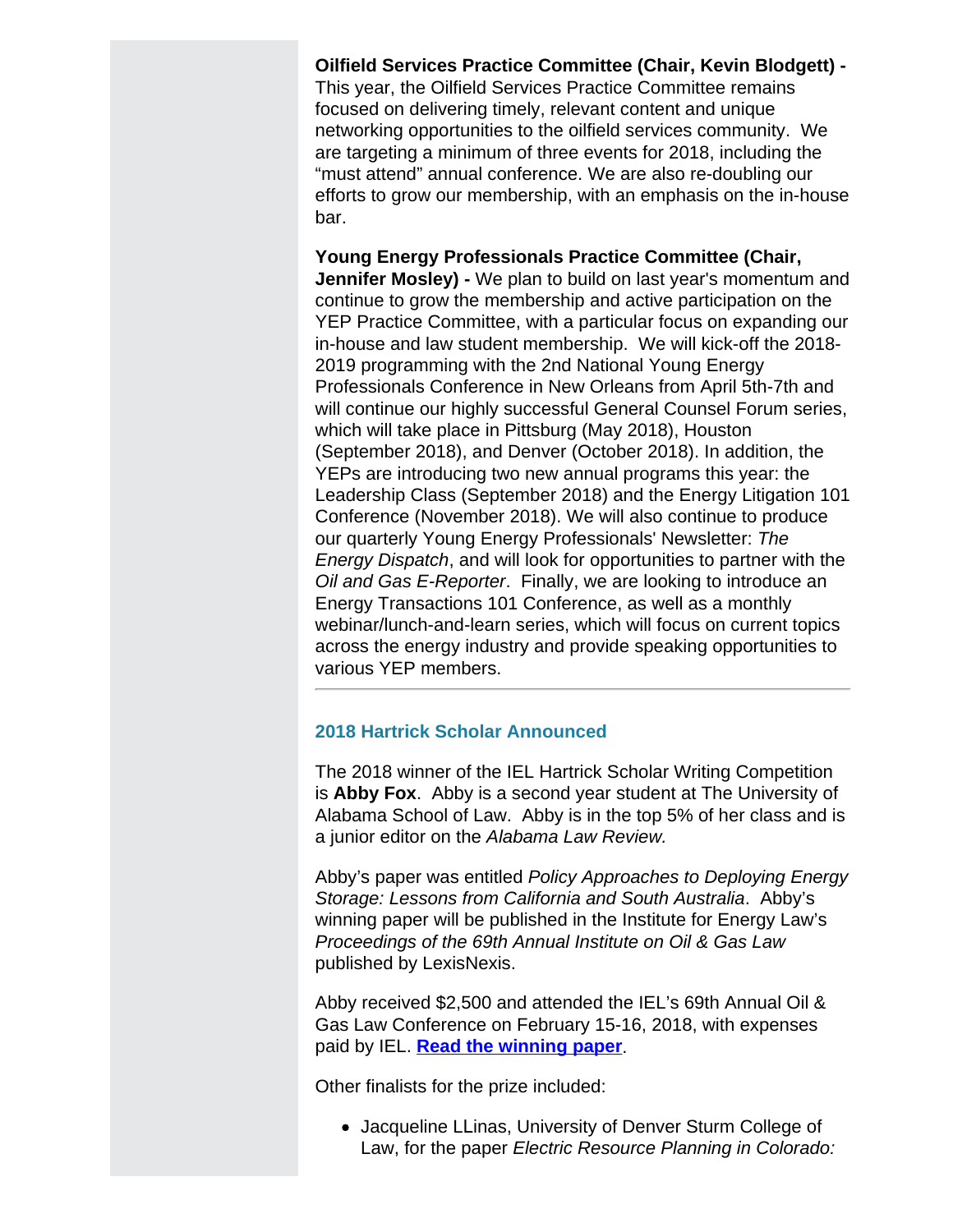*Scenario Panning for Changing Dynamics in the Electricity Sector.*

- Brent Marshall, Florida State University College of Law, for the paper *From Land or From Air: Why a Unified Energy Resource Scheme is Necessary When the Answer is Both.*
- Brittany Ryan, University of Colorado Law School, for the paper *Municipal-Owned Microgrids in Colorado: An Alternative to Forming a Municipal Electric Utility.*
- Danny Wicoff, University of Houston Law Center, for the paper *Where Does the Wind Blow?: Challenges to Offshore Wind Development in the United States.*
- Chelsea Wilson, Penn State Law, for the paper *Victorian Ban on Fracking.*



Photo Caption: Abby Fox received her \$2500 prize from IEL's 2016-2018 Chair, Lawrence P. Simon, Jr. (Liskow & Lewis) at IEL's 69th Annual Oil & Gas Law Conference on February 15 in Houston.

# **Dan O. Dinges Received IEL's John Rogers Award**

The Institute for Energy Law presented the 2018 John Rogers Award to Dan O. Dinges on February 15 during the 69th Annual Oil & Gas Law Conference. The John Rogers Award was established in 1969 in honor of John Rogers of Tulsa, Oklahoma, and is presented annually during the Annual Oil & Gas Law Conference. The award is presented to a person associated with the petroleum industry in recognition of extraordinary professional and civic achievement. Mr. Dinges currently serves as the Chairman, President and CEO of Cabot Oil & Gas Corporation, and has worked for decades in the energy industry. He serves on the board of directors of United States Steel Corporation, American Petroleum Institute, American Exploration & Production Council, Houston Methodist Hospital Research Institute, Spitzer Industries, Boy Scouts of America, and Palmer Drug Abuse Program.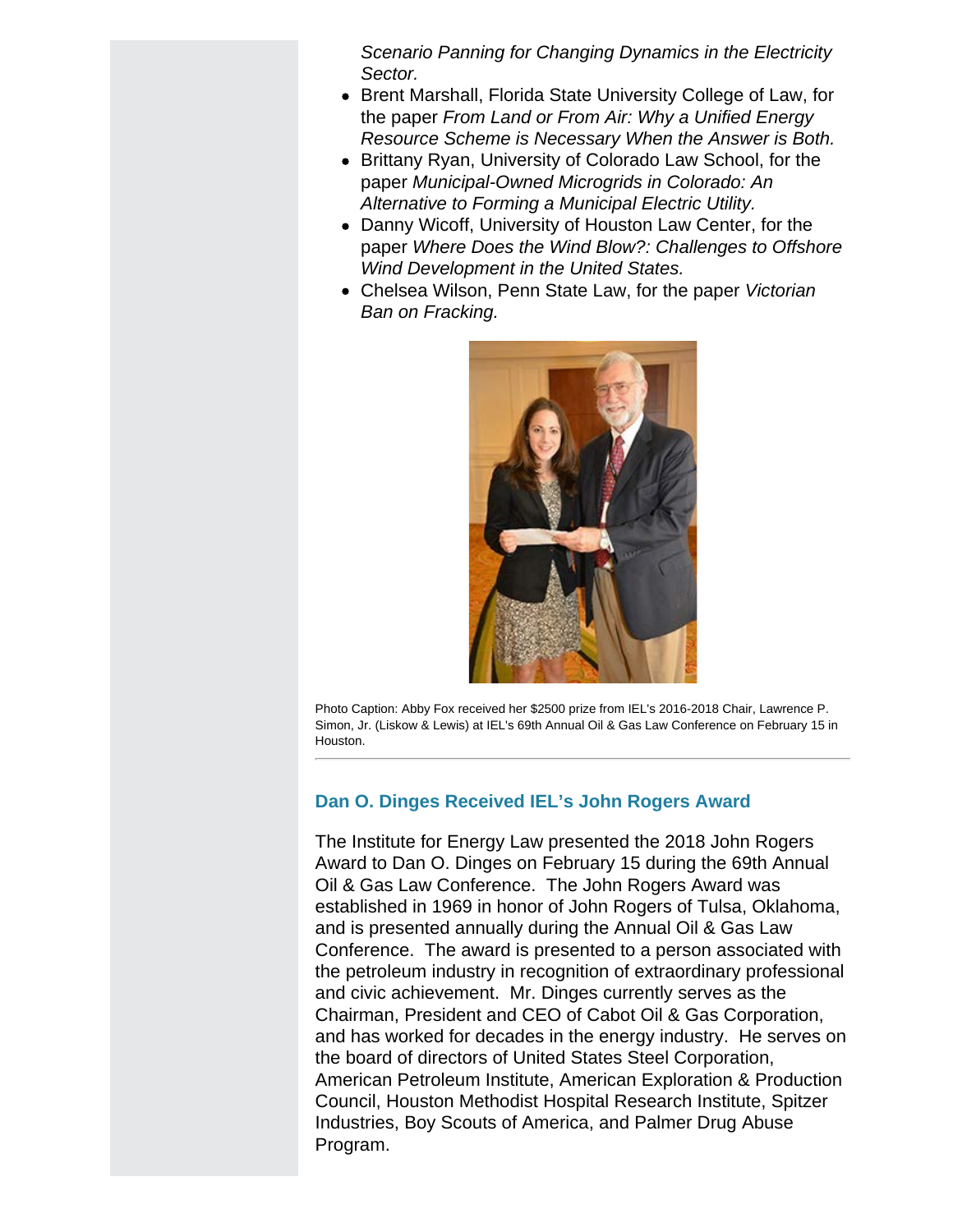

Photo Caption: Dan O. Dinges (right) received the IEL's 2018 John Rogers Award at the Petroleum Club of Houston on February 15. Also pictured, Lawrence P. Simon, Jr. (left) (Liskow & Lewis), IEL's 2016-2018 Advisory Board Chair, and G. Kevin Cunningham (center) (Cabot Oil & Gas Corporation), who introduced Mr. Dinges at the award ceremony.

# **Members in the News**

We would like to welcome all of our new IEL members. We hope you will help these new members to feel welcome and encourage their involvement in our organization.

# **Sustaining:**

**Sidley Austin LLP upgraded their membership to our highest level** with David Asmus, Brian Bradshaw, Katy Lukaszewski, James Rice, III, Cliff Vrielink, Angela Zambrano, Tim Chandler, and Danielle Mirabal as their advisory board members.

# **Supporting:**

- **Yetter Coleman LLP**, Houston, TX with Tim McConn, Robert Woods, James Zucker, and Steven Messer as their advisory board members.
- **Bradley Murchison Kelly & Shea LLC**, Baton Rouge, LA, with Nadège A. Assalé, Katherine Smith Baker, Jerald N. Jones, and Michael R. Brassett, II as their advisory board members.
- **White & Case LLP,** Houston, TX, with James Cuclis, Steven P. Otillar, Christopher Richardson, and Charlie Ofner as their advisory board members.

# **Sponsoring:**

- **Shook, Hardy & Bacon L.L.P.**, Kansas City, MO, with Steven Soden as their advisory board member.
- **Babst Calland**, Pittsburgh, PA, with Timothy Miller as their advisory board member.
- **BHP Billiton Petroleum**, Houston, TX, with Jeffrey Smith as their advisory board member.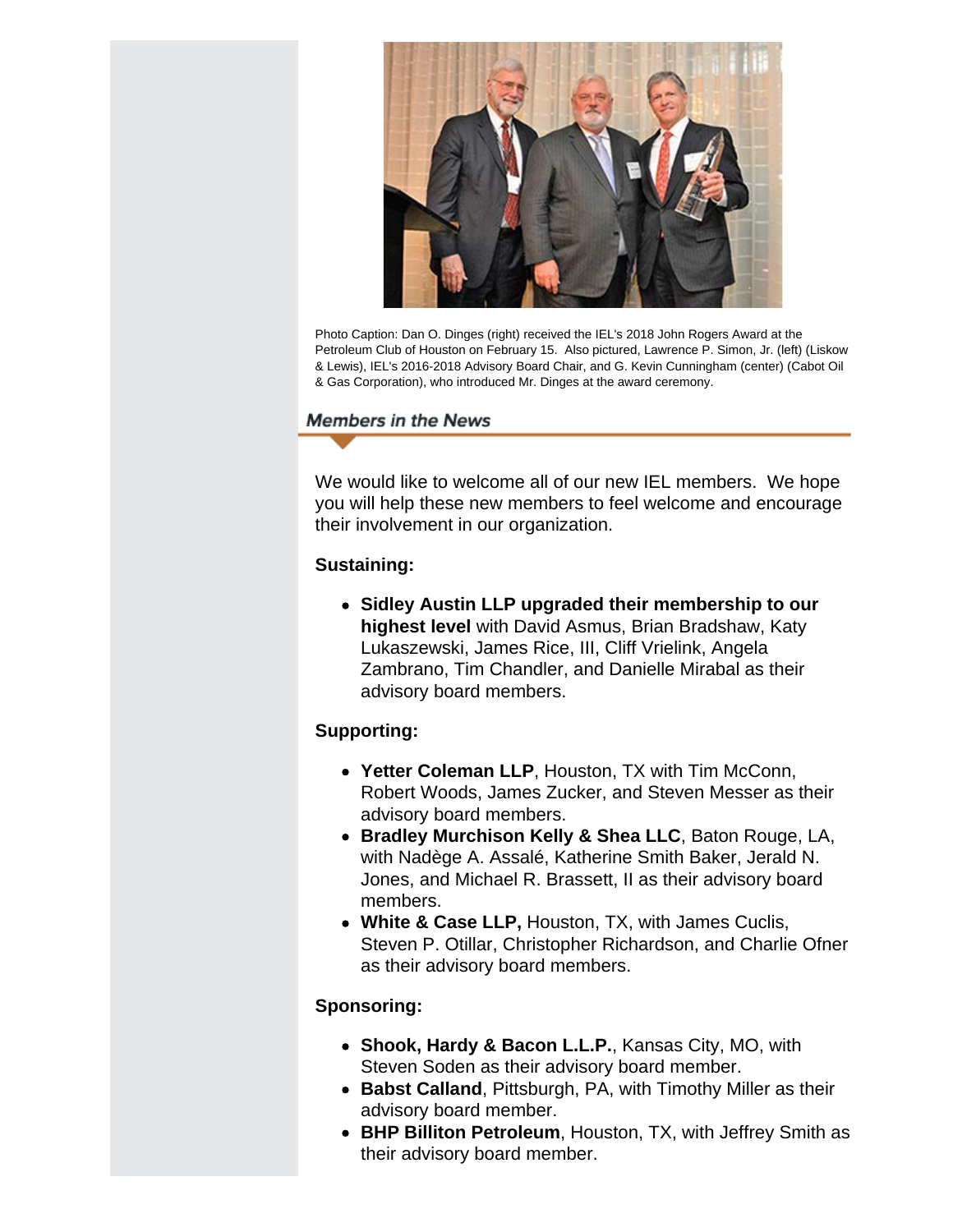**Associate:**

- **Brian C. Boyle** (Lightfoot, Franklin & White, LLC, Houston, TX)
- **Amanda Cottrell** (Stanton LLP, Dallas, TX)
- **Carter N. Davis** (FTI Platt Sparks, Austin, TX)
- **Jerry Fitzgerald English** (Lindabury, McCormick, Estabrook & Cooper, Summit, NJ)
- **Mike Gaudet** (FTI Consulting, Inc., Dallas, TX)
- **Abigail Fox** (The University of Alabama School of Law, Tuscaloosa, AL)
- **Deborah G. Hankinson** (Hankinson LLP, Dallas, TX)
- **Adam Housel** (BDO USA, LLP, Houston, TX)
- **Jacqueline LLinas** (University of Denver Sturm College of Law, Denver, CO)
- **Brent Marshall** (Florida State University College of Law, Tallahassee, FL)
- **D. Mitchell McFarland** (Munsch Hardt Kopf & Harr, Houston, TX)
- **Vance McMurry** (Elevate Services, Austin, TX)
- **Thomas J. McNulty** (Great American Group, Inc., Houston, TX)
- **Sebastian Monsalve** (OK Leasing Latin America Energy LLC, Houston, TX)
- **Brittany Ryan** (University of Colorado Law School, Denver, CO)
- **Michelle P. Scheffler** (Haynes and Boone, LLP, Houston, TX)
- **Marc Schwartz** (HSSK, LLC, Houston, TX)
- **Marco Sella** (Macchi Di Cellere Gangemi, Milano, Italy)
- **Anton J. Stewart** (Bailey Law Firm PLLC, The Woodlands, TX)
- **Danny Wicoff** (University of Houston Law Center, Houston, TX)
- **Chelsea Wilson** (Penn State Law, State College, PA)

# **Young Energy Professionals:**

- **Abraham Abia** (Clarence Abogados & Asociados, London, United Kingdom)
- **Lacy Brown** (Hogan Lovells US LLP, Denver, CO)
- **Sam Burley** (RES, Houston, TX)
- **Olushola Abosede Odun-Oniyide** (Lawknights Solicitors, Lagos, Nigeria)
- **Kayla Carrick** (King & Spalding LLP, Houston, TX)
- **Federico Guillermo Fregoso Contreras** (University of Houston Law Center, Houston, TX)
- **Amanda Renae James** (King, Krebs & Jurgens, PLLC, New Orleans, LA)
- **Margarita Morato** (University of Houston Law Center, Houston, TX)
- **J. Charles Nixon** (Primexx Energy Partners, Ltd., Dallas,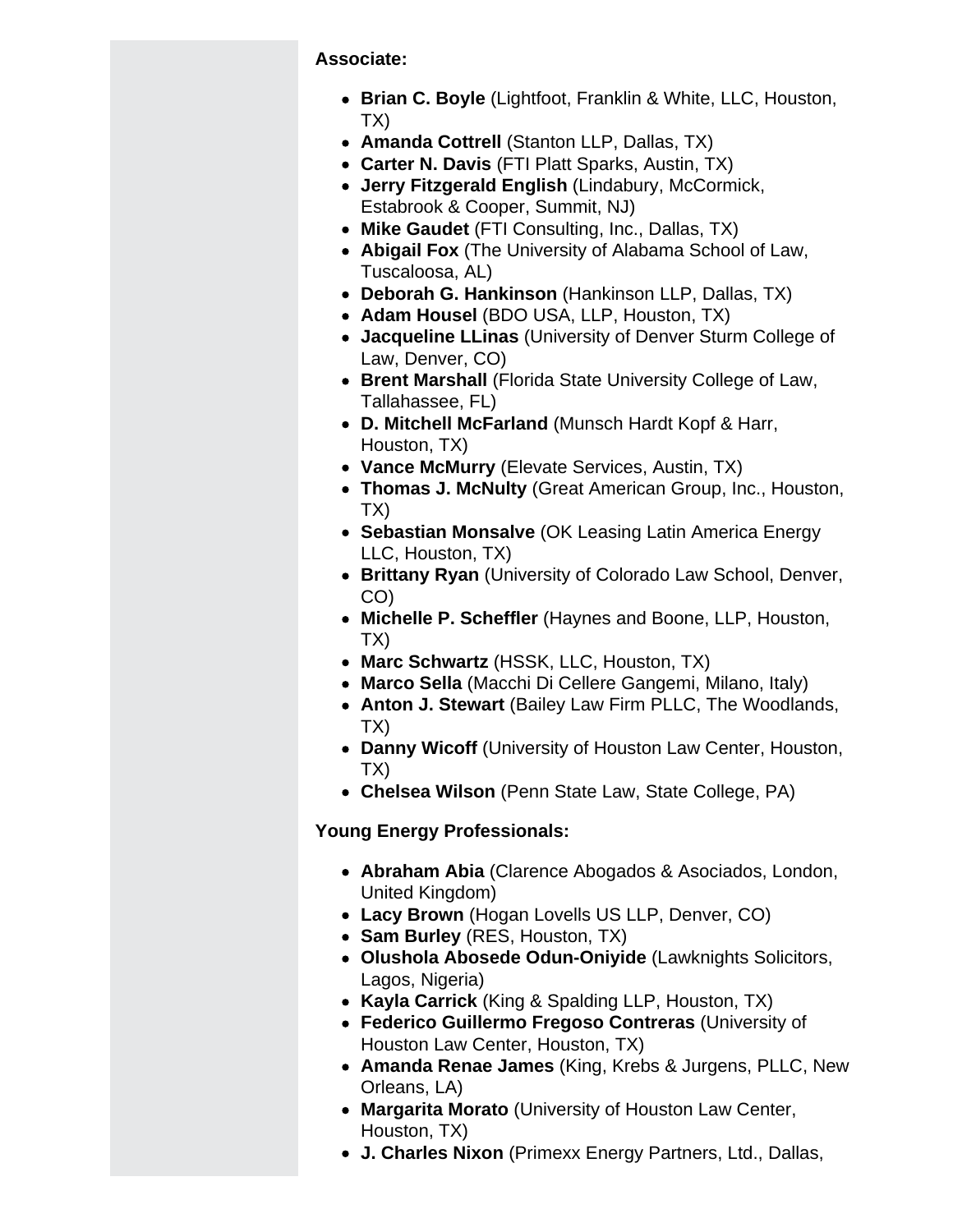TX)

- **Elizabeth Och** (Hogan Lovells US LLP, Denver, CO)
- **Emily K. Quiros** (Jackson Walker L.L.P., Houston, TX)
- **Cody Schlegel** (University of Tulsa College of Law, Tulsa, OK)
- **Shanisha Y. Smith** (Baker & Hostetler LLP, Denver, CO)
- **Leslie D. Streeter** (League City, TX)
- **Aditi Suresh** (University of Houston Law Center, Birmingham, AL)
- **Latifat Yusuff** (Nigerian National Petroleum Corporation, Ikoyi, Nigeria)
- **Bryan Zubay** (King and Spalding LLP, Houston, TX)

If you know anyone with questions about joining IEL as a member, please refer them to IEL's Associate Director, Vickie Adams [\(vadams@cailaw.org](mailto:vadams@cailaw.org)).

**Calendar of Events** 

| <b>2nd Energy</b><br><b>Industry</b><br><b>Intellectual</b><br><b>Property Law</b><br><b>Conference</b><br><b>Houston, TX</b><br>Mar 22, 2018 | <b>2nd National</b><br><b>Young Energy</b><br><b>Professionals</b><br>Law<br><b>Conference</b><br><b>New Orleans,</b><br>I A<br>Apr 6 - 7, 2018 | 2nd<br><b>Cybersecurity</b><br>and Data<br><b>Privacy Law</b><br><b>Conference</b><br>Plano, TX<br>Apr 12 - 13,<br>2018          |
|-----------------------------------------------------------------------------------------------------------------------------------------------|-------------------------------------------------------------------------------------------------------------------------------------------------|----------------------------------------------------------------------------------------------------------------------------------|
| <b>Career Paths</b><br>for Young<br><b>Attorneys in</b><br>the Energy<br><b>Sector</b><br><b>Houston, TX</b><br>Apr 13 - 14,<br>2018          | <b>5th Energy</b><br><b>Industry</b><br><b>Mergers &amp;</b><br><b>Acquisitions</b><br><b>Conference</b><br><b>Houston, TX</b><br>May 17, 2018  | <b>National Energy</b><br><b>Industry</b><br><b>Environmental</b><br><b>Law Conference</b><br><b>Houston, TX</b><br>May 18, 2018 |



THE CENTER FOR AMERICAN AND INTERNATIONAL LAW

Institute for Energy Law of The Center for American and International Law 5201 Democracy Drive | Plano, Texas USA 75024-3561 +1.972.244.3400 | +1.972.244.3401 (fax)

**Connect with IEL** in.